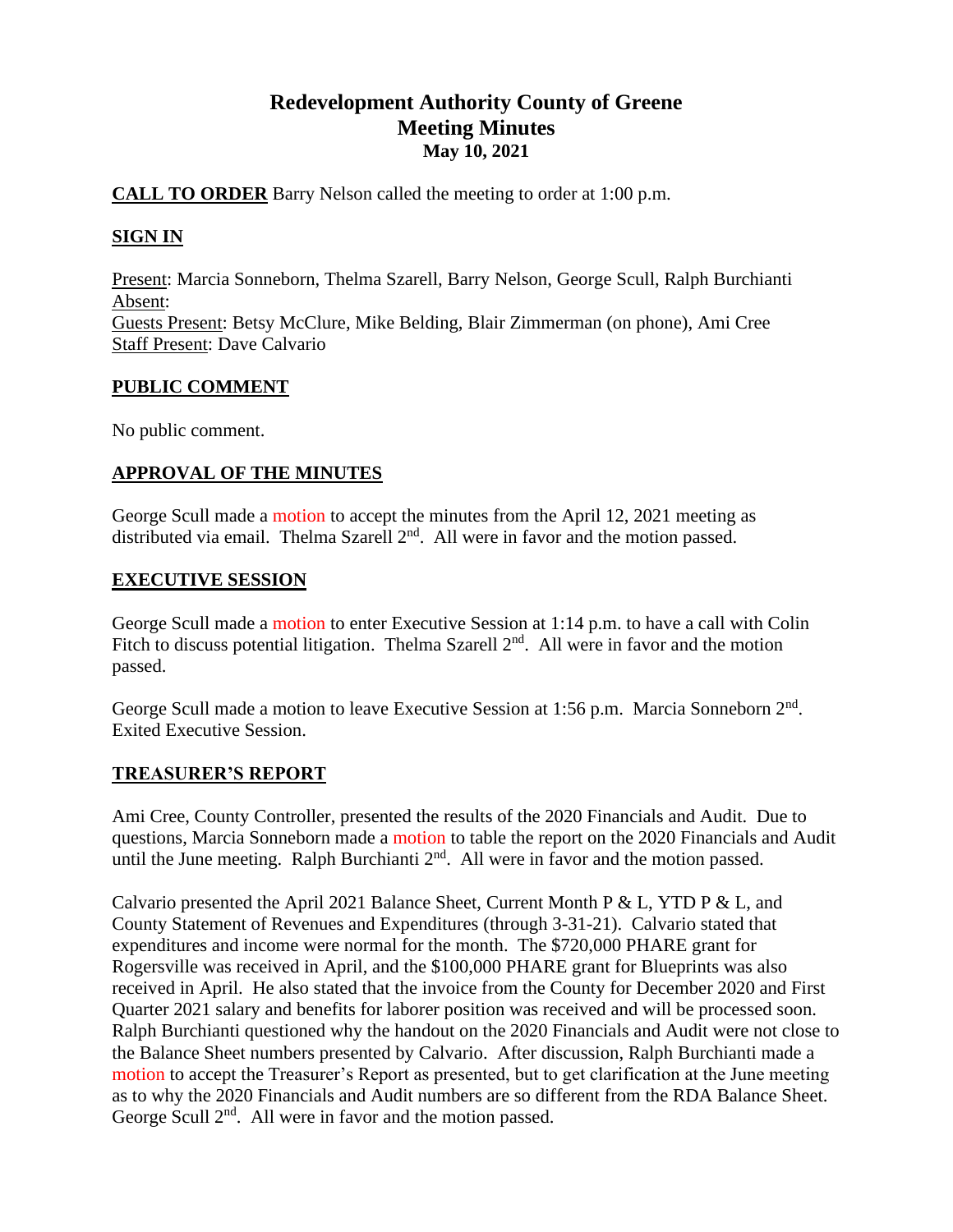Calvario reviewed list of current Land Contracts. Eleven Land Contracts are in place as of May 1, 2021. 133 Bowlby Land Contract was paid in full on April 28, and Land Contract was signed on 401 N Market St April 30. Calvario expects one or two additional Land Contracts to be paid in full by the end of the year.

# **OLD BUSINESS**

# **Properties for Sale**

Floral Shop asking \$89,000. Sales Agreement with Nonprofit Development Corporation to sell for \$60,000 has been signed, and hand-money was received.

23 Wood Avenue, Nemacolin is For Sale. Asking \$45,000. No showings. Home was finished in September 2020.

323 5th Ave, Crucible is For Sale. Asking \$81,500. Some interest.

324 5<sup>th</sup> Ave, Crucible is For Sale. Asking \$83,900. Signed Sales Agreement with Don and Joyce Davis, and hand-money received. Blueprints reported that USDA mortgage application was submitted.

### **Land Bank Law**

SB 667 Land Bank law. Commissioners are in favor of forming Land Bank. Gene Grimm, County Solicitor, will work on in early 2021. George Scull asked what was taking so long to develop Land Bank. Commissioners said Gene Grimm is busy with other projects.

#### **Delinquent Taxes on Properties Purchased at 2020 Judicial Sale**

Delinquent school tax notices received from Jefferson Morgan School District and Cumberland Township on properties purchased at June 2020 Judicial Sale. Letters sent to both entities asking for delinquent taxes to be exonerated. Letter received from Jefferson Morgan School District and Cumberland Township stating that 2020 taxes have been exonerated on properties in question.

#### **Update on Land Contracts Past Due**

1880 Jefferson Rd, Rices Landing. Has been under a Land Contract since February 2016. Payment is \$350 per month, which includes principal, 5% interest, taxes, and insurance. Addendum to Land Contract will be signed soon increasing monthly payment to \$550 (PITI) on June 1, 2021 for 24 months.

#### **Nineveh Heights**

2018 PHARE grant of \$800,000 received to build homes in Nineveh. After evaluating, project is not doable due to cost per lot. Have not heard back from CNX on land they asked us to look at in Jefferson and Crucible.

#### **29 Wood Street, Nemacolin (Homework House with Carmichaels School District)**

Lease signed with Carmichaels School District. School District has started to move in furniture and are developing job description.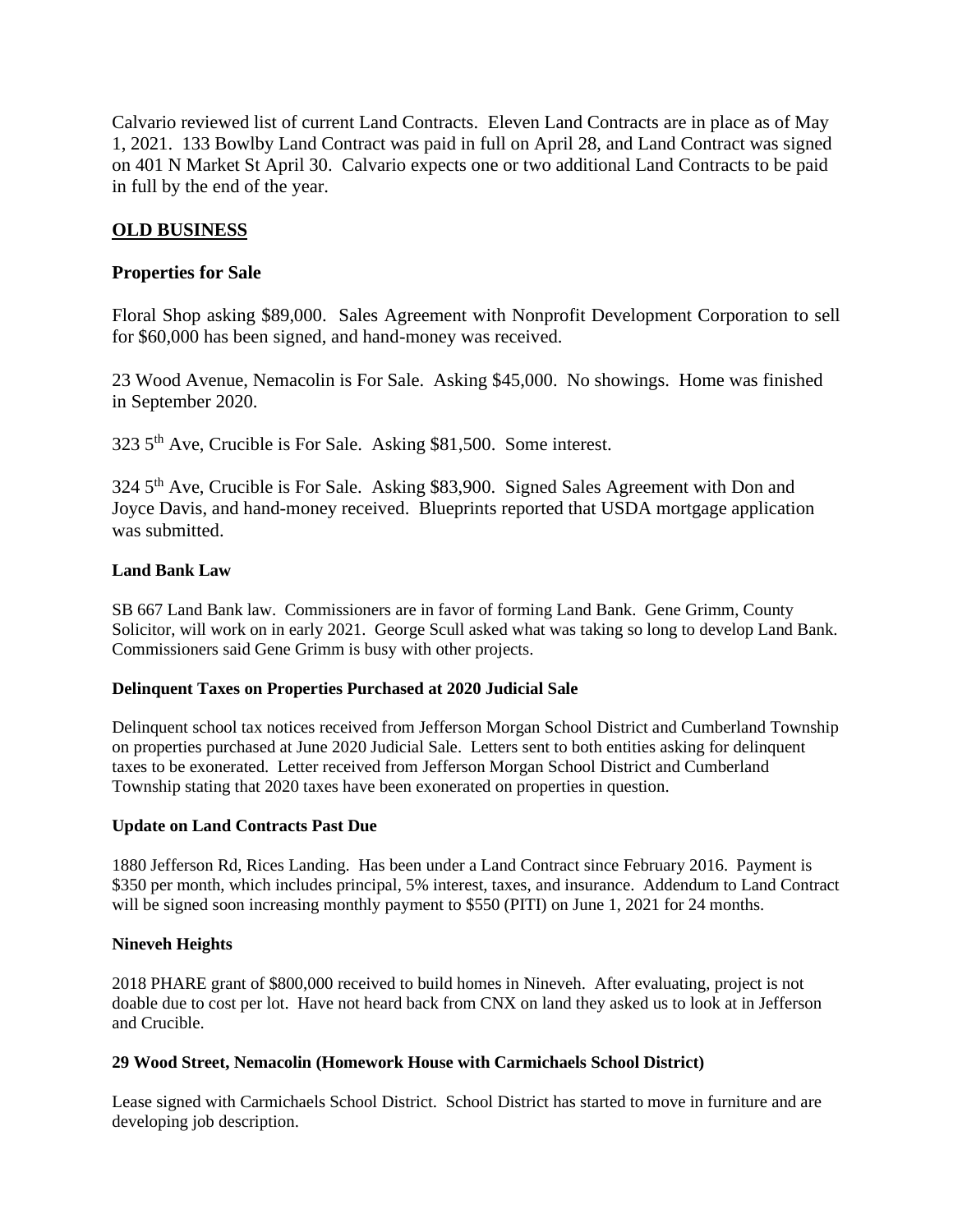#### **Blight Survey of Nemacolin and Crucible**

Data collection is complete. Reports distributed to Board. Conference call with Tom Hardy to review results. Calvario will schedule a meeting with Cumberland Township Supervisors and other Cumberland Township officials for Tom Hardy to do and in-person review of data results. Action plan will be developed.

#### **Tax Assessment Appeals**

Appeals on 40 Wood and 46 School were held on April 27, 2021. Letter received stating both appeals were denied and assessed values will remain the same. After Executive Session, Thelma Szarell made a motion authorizing Colin Fitch to appeal assessment appeals to the Greene County Court of Common Pleas. George Scull 2<sup>nd</sup>. All were in favor and the motion passed.

#### **Old Rogersville School Development**

Two modular homes were ordered. Do not expect delivery until September or October. Homes will be placed on Superior Walls over a crawl space. An oversized 1-car garage will be built for each home.

#### **Review of Homes in Rehab Inventory**

- 1. 141 North St, Rices Landing. Next home to be rehabbed. DCED blight remediation grant application submitted. This is a reimbursable grant.
- 2. 114 Bliss Ave, Nemacolin. Hughes Construction should complete in one month.
- 3. 263  $4<sup>th</sup>$  Ave, Crucible. Threshold Housing should complete in 3-4 months.
- 4. 64 Diaz and 17 Wood, Nemacolin. Will do internally. DCED blight remediation grant application submitted.
- 5. 124  $2<sup>nd</sup>$  St, Clarksville (Pitt Gas). DCED blight remediation grant application submitted.
- 6. 81 C St, Clarksville (GI Town). ½ of duplex to renovate. Other ½ of duplex is rented.
- 7. 363 Nazer St, Waynesburg.

#### **Rental Property, 363 Nazer St, Waynesburg**

Tenants were evicted and moved out. Calvario estimates home will need \$15,000 to \$20,000 in repairs to put on market. Reviewed expenses and income on home since purchased by RDA in March 2016. Was under a Land Contract for a period of time, and a rental property. Expenses are approximately \$64,200. Income was approximately \$26,800.

#### **Update Resolution**

After review and discussion of resolution authorizing David A. Calvario to sign as executing agent on behalf of RACG, George Scull made a motion approving the resolution as written and distributed to the Board. Ralph Burchianti 2<sup>nd</sup>. All were in favor and the motion passed. All Board members signed the resolution at this time.

#### **Demolition of Homes in Crucible and Nemacolin**

Calvario reported that once RDA hears from DCED on Blight Remediation Grant, we are ready to proceed. Three homes in Crucible, two homes in Nemacolin will be demolished. Grant is reimbursable and cannot start until notified of grant.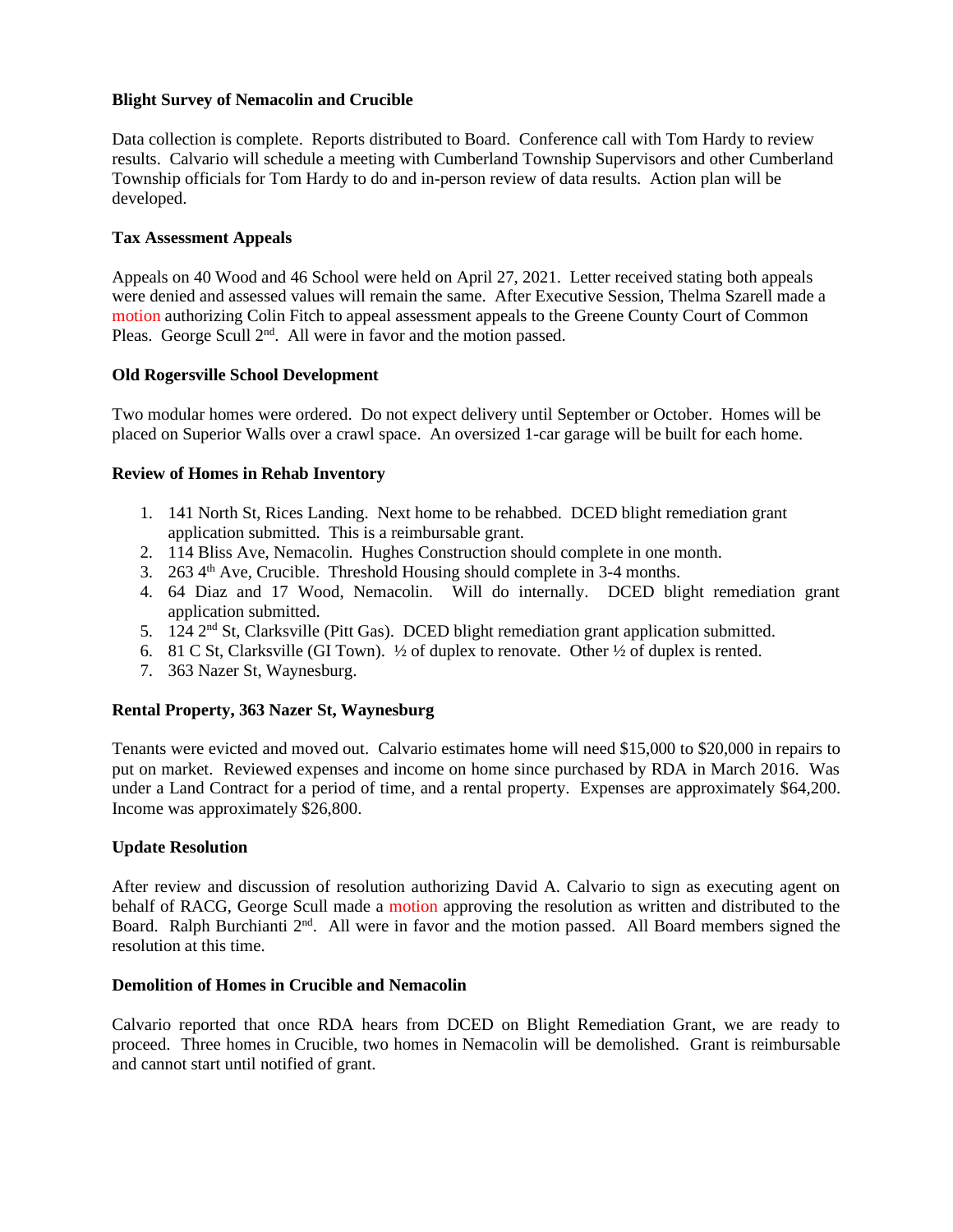### **311 E. George St, Carmichaels**

Home was purchased by Seneca Leandro View, LLC from CA at September 2020 Upset Sale. Shortly after purchase, home caught on fire and cannot be rebuilt. Seneca Leandro View is donating to RDA and providing \$2,600 to demolish. Colin Fitch is handling closing.

### **NEW BUSINESS**

- 1. Reviewed LIPCs expiring in 2021: 333 Steele Hill Rd, extended, expired 2-1-21, \$116,000 principal due. 54  $1<sup>st</sup>$  Ave, extended, gave information on payoff to family. 63-64 C St, family is going through a job change. All LIPCs are current on payments.
- 2. Tim Frye, Prompt Quality Painting, Inc. submitted letter that he is interested in purchasing vacant lots owned by RDA at the corner of Washington and Lincoln Streets, Waynesburg. Reviewed and discussed CMA prepared by Rick Kalsey. After discussion, George Scull made a motion to sell both lots for \$23,000. Ralph Burchianti 2<sup>nd</sup>. All were in favor and the motion passed.
- 3. Discussed purchasing 176 Larimer Ave, Bobtown. Calvario reported that home was foreclosed on and is vacant. Home is in bad shape and would be a complete rehab. After discussion, George Scull made a motion to offer up to \$5,000 subject to inspection by Calvario. Ralph Burchianti 2<sup>nd</sup>. All were in favor and the motion passed.
- 4. Discussed title issues with 46 and 47 School St, Clarksville. Home/structure is located at 46 School St. and was purchased at 2019 Judicial Sale. 47 School St is vacant lot that Morgan Township donated to RDA. Home is currently under a Land Contract with Christian and Emily Wilson. When Brandon Meyer did the title search, he found service issues from the Judicial Sale. Brandon Meyer and Colin Fitch are discussing how to settle the issue, and Quit-Claim Deeds seem the route to travel.

A discussion ensued regarding properties purchased at Judicial Sales and title issues. Commissioners will call a meeting with concerned parties to review.

5. Letter distributed from Christine Yourchik regarding her interest in purchasing the lot located at 116 5th St, Clarksville (Pitt Gas) where a blighted home was tore down recently. Calvario informed Christine previously that the Board established the selling price of the lot at \$12,000. After review of tax assessment information and pictures of lot, Marcia Sonneborn made a motion to lower the selling price to \$10,500. George Scull  $2<sup>nd</sup>$ . All were in favor and the motion passed.

# **DIRECTOR'S REPORT**

- 1. Steve Salisbury has appointment with Dr. Avolio on Friday, May 14. He might be released for light duty at this time. Interviews will be held this week for laborer position. Also, two vo-tech students will be hired if/when Steve returns.
- 2. Laborer position was posted and six applications submitted.
- 3. Finances. Need to sell houses/LIPCs. Eleven LIPCs are in place (1880 Jefferson Rd, 333 Steele Hill Rd, 54 1<sup>st</sup> Ave, 63-64 C St, 323 3<sup>rd</sup> St, 190 March Ave, 126 A St, 40 Wood, 46 School, 215  $2<sup>nd</sup>$  St, 401 N Market St); and rentals of 295  $5<sup>th</sup>$  Ave, 126 Fairview Ave, 81 C St, and 33 A St. Nemacolin home-owner repair payments are also being made monthly.
- 4. Signed Land Contract on 401 N Market St, Carmichaels with David and Susan DeBolt for \$99,900.
- 5. Chris and Melissa Fawley, 133 Bowlby St, Waynesburg, were under Land Contract for three years. Chris and Melissa qualified for a mortgage on April 28, 2021 and paid RDA in full.
- 6. Payments in arrears (over one month): 295  $5<sup>th</sup>$  Ave, Crucible, paid through June 2021. 185 & 186 March Ave, Nemacolin, mortgage is paid through May 2021, made home repair payment in April. Fifteen months in arrears on home repair.
- 7. Next Judicial Sale will be July 7. Started to look at properties.